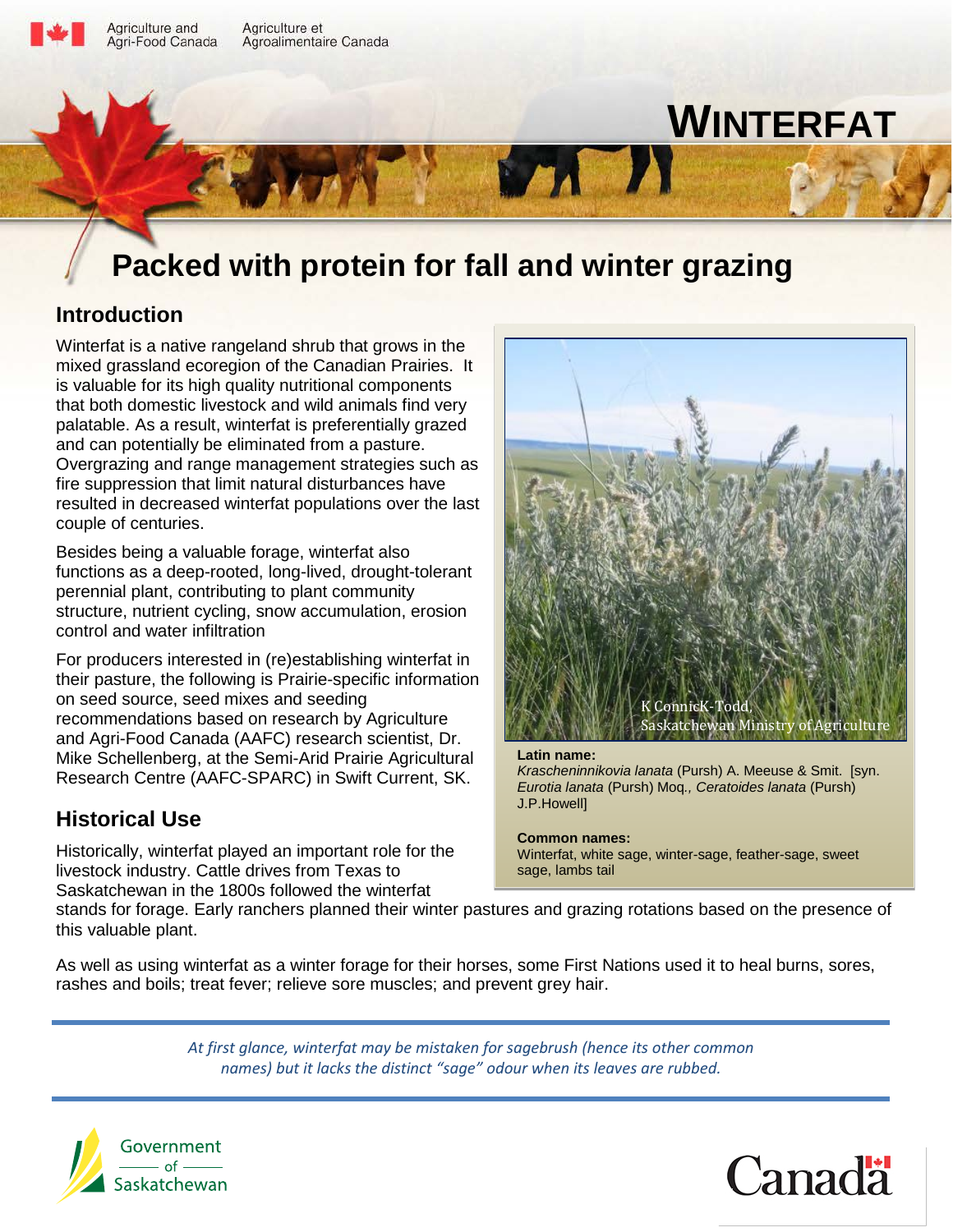## **Nutritional Information**

Winterfat is considered a protein powerhouse for fall and winter grazing! Winterfat delivers more than enough protein and phosphorous to satisfy livestock needs throughout the fall and winter, even lactating cows, offsetting the lower nutrient levels of the dominant grasses in the mixed grassland prairie. Protein levels peak at 15% in the spring, holds steady at 14% into the fall and varies between 8% and 11% through the winter months (Figure 1). The organic matter digestibility (OMD) stays relatively constant throughout the year, between 55% and 65%.



Figure 1. Protein content (%) of winterfat and western wheatgrass in relation to cattle requirements (adapted from Abouguendia 1998)

#### *Why winterfat?*

- *Excellent protein source for fall and winter forage*
- *Reduce your winter feeding costs*
- *Naturally adapted to our climate: can survive severe drought conditions and extreme cold*
- *Provides structure and snow-catch potential to your pastures*
- *Individual plants can live more than 100 years*
- *Cattle love it!*

## **Grazing Management**

Winterfat thrives under rotational grazing systems. It has greatest productivity if grazed as a winter or early spring forage. When grazed before June, winterfat can regrow to pregrazing size by the end of summer. If winterfat is grazed from June to August, recovery is delayed and may require a full year of rest (i.e. not grazed) to recover its full annual productivity potential. Under continual grazing, abundance and productivity declines.

#### **Plant Description**

- Leaves: long (up to 4 cm), thin with rolled edge; covered with dense red or white hairs giving plant grey-green or rustgreen appearance. Leaves remain on the plant overwinter, falling off in spring with the onset of new growth.
- Stems: twigs are predominantly upright, grey to reddish-brown. Main branch (trunk) is grey-brown.
- Inflorescence: flowers are clustered at the top of floral spikes beginning in July. The spikes are held above rest of plant. The lower female flowers are distinguished from the upper male flowers having long-hairy bracts.
- Fruit ('seed'): oval, up to 5 mm long; enclosed by silky haired bracts. Approximately 1,000,000 seeds/kg. Ripens in September
- Plant size: 15 40 cm tall; 20 50 cm diameter

Root system: deep taproot

- Growth habit: begins in mid- to late April, peaking in late July or early August.
- Natural habitat: most abundant on north slopes and dry sites. Predominantly found in wheatgrass-June grass (*Pascopyrum-Koleria*) or blue gramawheatgrass (*Bouteloua-Pascopyrum*) plant communities, often in clay soil. Tolerates salinity.

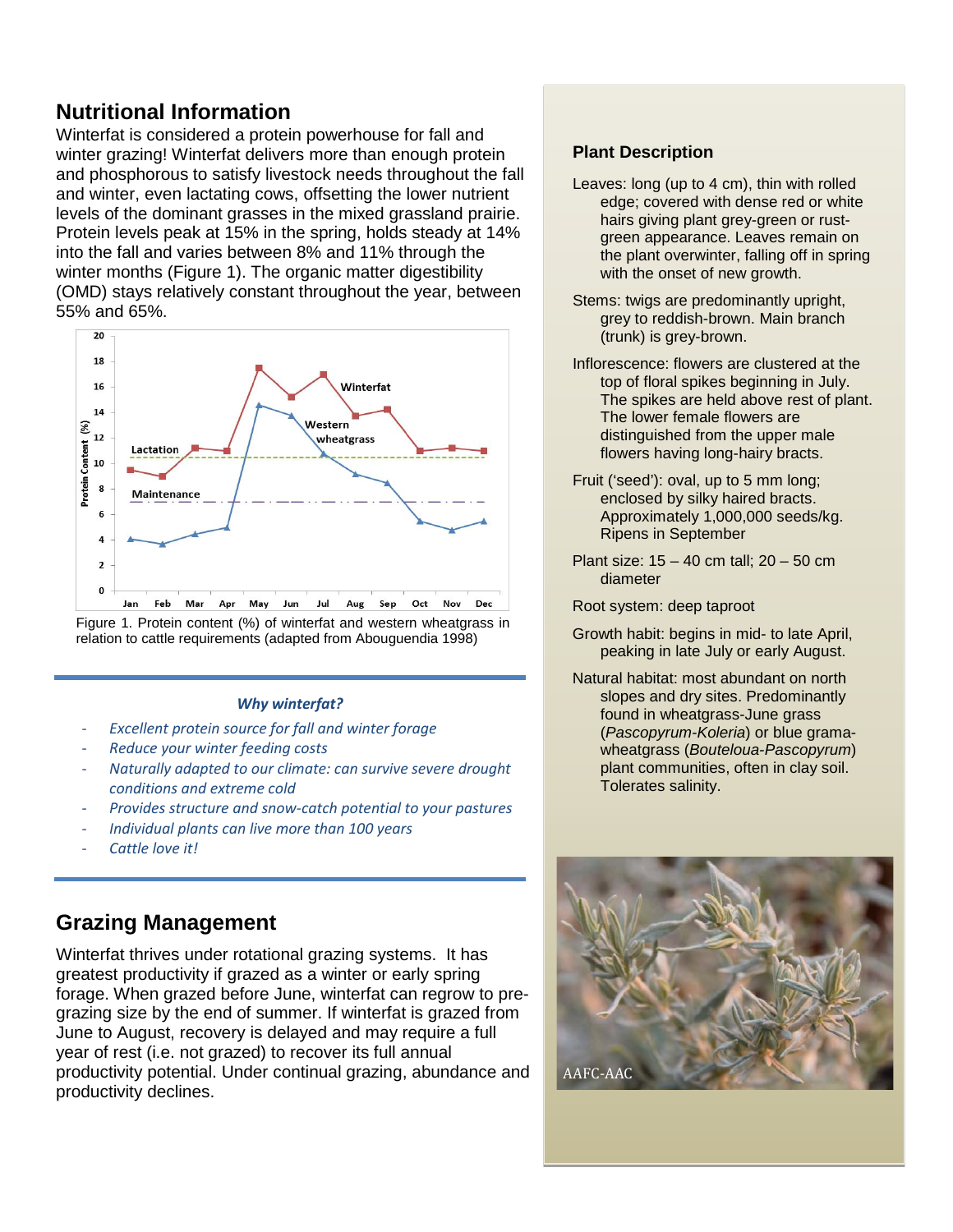## **Establishment**

#### **Seed source**

Winterfat grown from locally sourced seed from the Canadian Prairies or Northern Great Plains has a better chance of establishing and surviving in Western Canada than plants grown from seed sourced from farther south. Plants grown from northern seed have high survival rates, good forage yields and produce potentially commercial quantities of seed. Securing a northern source of type winterfat seed may be a challenge however. Start by contacting seed growers specializing in native plants. The Prairie Conservation Action Plan has a list of native plant and seed vendors (www.pcap-sk.org).

Just as important as source is freshness: winterfat seed viability can decline by as much as 50% after just one year of storage.

Note: Winterfat seed weight varies greatly among seed sources. Expect northern sourced winterfat seed to be around 1,000,000 seeds/kg (454,000 seeds/lb.).

#### **Seed mixes**

Winterfat for forage production should not be seeded as a monoculture but in a mix along with a nitrogen fixing legume and a non-aggressive grass. Research has shown that seeding a diverse plant species mixture can increase forage productivity, potentially extend the grazing season and improve stand resilience to stress caused by disease, pests, heat, drought, etc.

Seed ratios can be adjusted in the mix to suit individual needs or desired results. For best results, winterfat should make up 20 to 35% of the seeded pasture.



#### **Seeding**

Broadcast the seed-mix at the recommended rate of 300 pure

live seed (PLS)/m<sup>2</sup> = ~30 PLS/ft<sup>2</sup>. The seed should have bracts intact to improve the overall germination and higher plant establishment numbers. After broadcasting, harrow lightly to just cover the seeds. Seed should be no deeper than 6 mm (0.25 in.).

Using a seed drill is not recommended as the hairy seeds do not flow well through the drill. Removing the hairy bracts to improve flow may result in lower viability with lower germination rates and reduced plant stand establishment.

Late fall seeding is best, when the soil temperature is below freezing, to prevent germination. Sowing in late fall also reduces the loss of seed viability that occurs under storage conditions. Spring seeding is possible but must be done very early to take advantage of the early spring moisture.

For more information on recommended pasture establishment guidelines (such as seedbed preparation and weed control), refer to the Saskatchewan Forage Council's 'Successful Forage Crop Establishment' bulletin (www.saskforage.ca).

> *The cost of beef production can be reduced by more than 50% by wintering cattle on pasture rather than feeding them with hay. Economically, it is beneficial to have high-quality, late season forage available to extend the grazing season.*